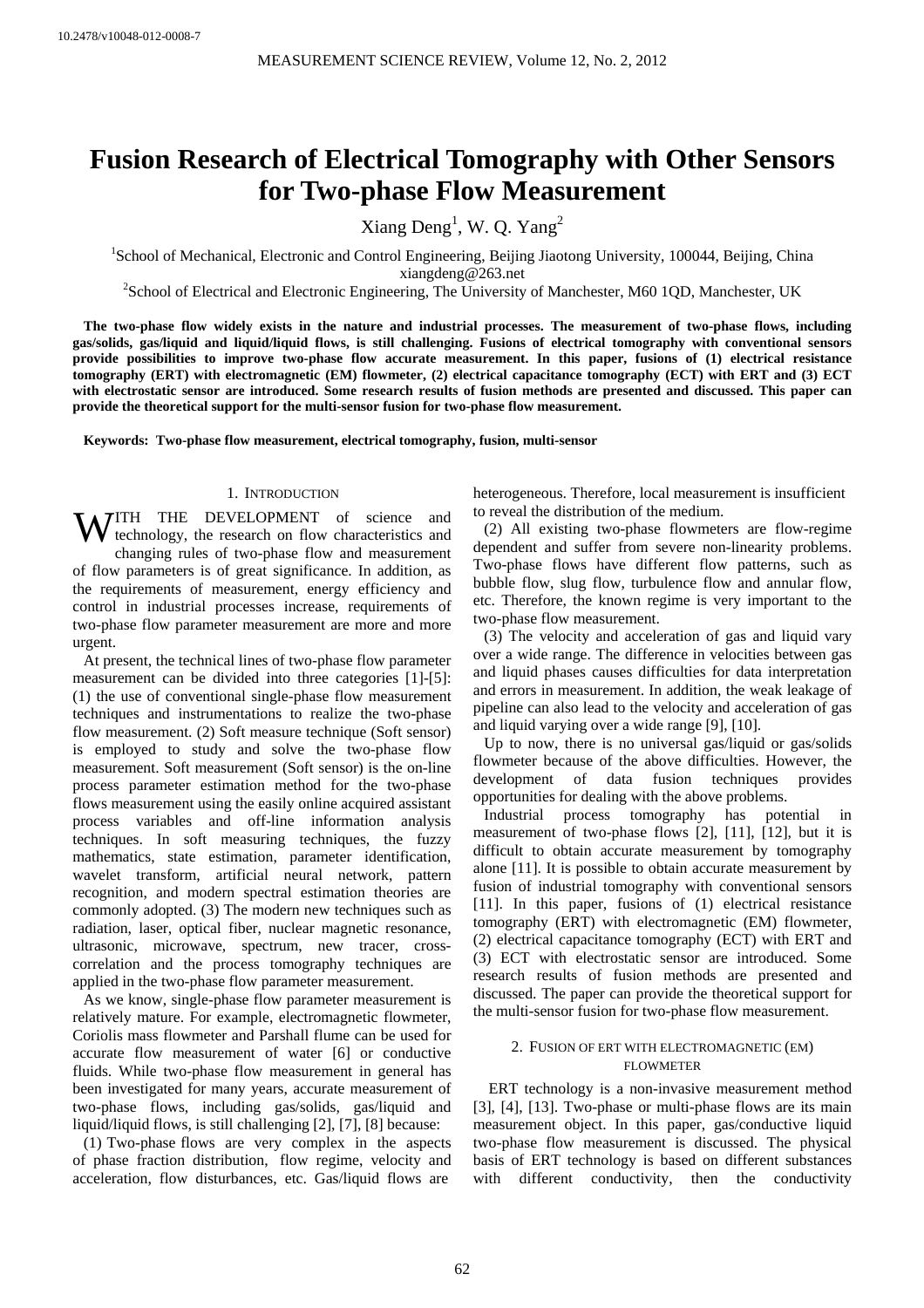distribution of the substances inside the sensitive field can be judged and the distribution of substances in the field can be deduced [3], [14]. The schematic of ERT technology is shown in Fig.1.

In Fig.1, it is assumed that conductivity of the conductive fluid inside the field is  $\sigma_1$  and conductivity of the bubble is  $\sigma_2$ . After the excitation current is injected through the boundary electrodes-m and n, potential distribution that is related to conductivity distribution is generated in the field, and then the boundary voltage which is related to potential distribution in the field can be measured between the boundary electrodes-i and j.

Therefore, the steps that use ERT to obtain the distribution of substances inside the field are as follows [14]: (1) excitation current is applied to the excitation electrodes; (2) the voltages on the other electrodes  $(data acquisition)$  are measured; (3) the internal conductivity distribution of sensitive field using linear back projection (LBP) algorithm is calculated; and (4) the distribution of substances inside the field is obtained.



Fig.1. Schematic diagram of ERT sensor

At present, ERT technology with characteristics of visualization and non-invasive measurement has potential advantages in two-phase flow measurement. But there are shortcomings in the accurate measurement of dynamic parameters of fluid, such as average velocity measure, etc.

Electromagnetic (EM) flowmeter has many advantages in the measurement of single-phase conductive liquid flow. Especially in the average velocity measurement, the accurate measurement can be realized. The most basic principle of EM flowmeter is Faraday's law of electromagnetic induction [15]. Based on the above study, an attempt has been made to use ERT with EM flowmeter to realize the accurate measurement in gas/conductive liquid two-phase flow [11], [16].The whole measuring system is shown in Fig.2.

The advantages of EM flowmeter for conducting fluid are used to compensate for the shortcomings of ERT in the aspect of continuous phase measurement. Using the ERT system, the phase size, void fraction and flow regime parameters can be obtained. If the average velocity of the flow is known, then the parameters  $Q_c$ ,  $Q_d$ , *M* and *V* can also be obtained.

In the EM flowmeter, cutting magnetic field lines are the

liquid that has a certain electric conductivity and the length is the distance between electrodes, as shown in Fig.3.

In Fig.3, the EM flowmeter section is defined as  $\Omega$ , the conductive fluid flows in a direction back to the reader,  $\overline{v}$  is the average velocity; inner radius of the pipe cross-section is *R* , radius of the bubble is *a* , magnetic induction strength is  $B_0$  (in this paper, the EM flowmeter that has a uniform magnetic field strength is discussed) pointing to the positive direction of X-axis, angular coordinates of the two electrodes-1 and 2 are  $\varphi_1$  and  $\varphi_2$ , and the potential values are  $E_1$  and  $E_2$ . Then the output of EM flowmeter can be calculated by the following formula [16],

$$
E = E_1 - E_2
$$
  
\n
$$
E_1 = \frac{2B_0}{\pi R} \int_{\varphi_2}^{\varphi_1} \int_a^R W_y(\varphi) \nu(r) r dr d\theta
$$
  
\n
$$
E_2 = \frac{2B_0}{\pi R} \int_a^R \nu(r) r dr \int_{\varphi_2}^{\varphi_1} W_y(\varphi) d\theta
$$
 (1)

In equation (1),  $B_0$  is constant of magnetic flux density,  $E_1$  is potential of electrode 1,  $E_2$  is potential of electrode  $2, E$  is output voltage of EM,  $r$  is distance from any point to the center in a pipe cross-section,  $R$  is radius of pipe cross-section,  $v(r)$  is the velocity distribution function of  $r$ ,  $W$  is weight function,  $W$  is component of  $W$  in the *y* -axis,  $\theta$  is angle between *r* and the positive x-axis,  $\varphi$  is angular coordinate,  $\varphi_1$  is angle between electrode 1 and the positive x-axis,  $\varphi$ , is angle between electrode 2 and the positive x-axis,  $\Omega$  is space domain of conductive liquid, *a* is radius of bubble in pipe cross-section of two-phase flow.



Fig.2. The diagram of the whole measuring system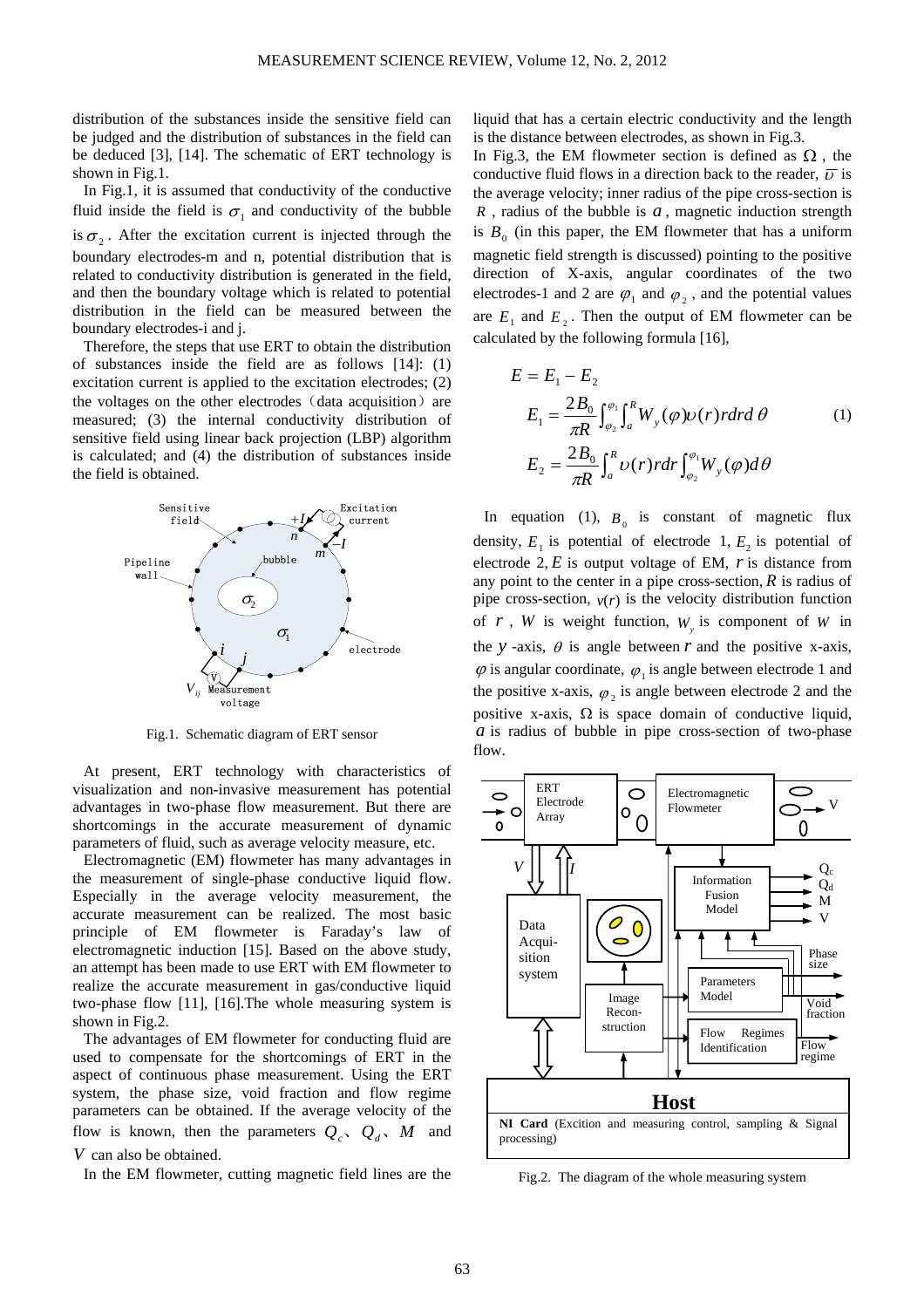From equation (1), the integration of weight function due to air core is as follows:

$$
\int_{\varphi_2}^{\varphi_1} W_y(\varphi) d\theta = (\varphi_1 - \varphi_2)(\sin \varphi_1 - \sin \varphi_2)
$$
 (2)



Fig.3. The electrodes section diagram of EM flow-meter

From equation (2), assumed that the two measuring electrodes are located in Y-axis, then  $\varphi_1 = \frac{\pi}{2}$ ,  $\varphi_2 = -\frac{\pi}{2}$ , and then

$$
\int_{\varphi_2}^{\varphi_1} W_y(\varphi) d\theta = 2\pi \tag{3}
$$

For axisymmetric flow,

$$
\int_{a}^{R} \nu(r) r dr = \frac{\overline{v}(R^{2} - a^{2})}{2}
$$
 (4)

In this case, the output of EM flowmeter is

$$
E_1 - E_2 = 2B_0 \overline{U} \frac{R^2 - a^2}{R}
$$
 (5)

The  $\overline{U}$  is average velocity of liquid and *a* can be obtained by ERT. The fusion of ERT with EM flowmeter not only expands application range of EM flowmeter into the two-phase flow fields, and deepens the theory of EM flowmeter measurements, but also implements multiparameter accurate measurement of two-phase flow.

### 3. FUSION OF ECT WITH ERT

ECT is a kind of PT technology that has been growing the fastest in recent years. It is particularly suitable for the petroleum, chemical and other departments to monitor and control the production processes. ECT system mainly consists of three parts: (1) capacitance sensor; (2) electronic circuit; (3) image reconstruction and display [7], [17].

Generally, ERT measures conductive substances and ECT measures non-conductive substances. If the conductivity of the measured flow changes in a wide range, it needs to combine ERT with ECT [13]. ERT and ECT both provide a new visual measuring method for multi-phase flow

parameter measurement. The fusion of ERT with ECT can constitute a multi-sensor system and provide more information for the accurate measurement of multi-phase flows [18]. For gas/oil/water three-phase flow, the measuring system is shown in Fig.4. [4], [18].



Fig.4. Fusion sensor of ECT sensors with dual ERT sensors

Because permittivity of gas is 1, permittivity of oil is about 2 and the permittivity of water is 80, the image of interface distribution of water and mixture of oil and gas can be reconstructed by measured data that was obtained by capacitance sensor array, as shown in Fig.5(a). The image of interface distribution of gas and mixture of oil and water can be reconstructed by ERT, as shown in Fig.5(b).

By data fusion, the interface image of gas, oil, and water can be obtained, as shown in Fig.6.



Fig.5. The image of ECT and ERT



Fig.6. Gas/oil/water image

For multi-sensor measuring system, the core issue is how to process measuring data by the particular fusion algorithm. The following diagram shows us the data fusion process.

In Fig.7, ERT pixel grey calculation formula is:

$$
\begin{bmatrix} g_{RT}[1] \\ g_{RT}[2] \\ \vdots \\ g_{RT}[i] \\ g_{RT}[N] \end{bmatrix} = \begin{bmatrix} S_{11} & S_{12} & S_{13} & \cdots & S_{1j} & \cdots & S_{1N} \\ S_{21} & S_{22} & S_{23} & \cdots & S_{2j} & \cdots & S_{2N} \\ \vdots & \vdots & \vdots & \ddots & \vdots & \vdots \\ S_{i1} & S_{i2} & S_{i3} & \cdots & S_{iN} & \cdots & S_{iN} \\ \vdots & \vdots & \vdots & \vdots & \ddots & \vdots & \vdots \\ S_{M1} & S_{M2} & S_{M3} & \cdots & S_{Mj} & \cdots & S_{MN} \end{bmatrix}_{M \times N} \begin{bmatrix} V_1^L \\ V_2^L \\ \vdots \\ V_i^L \\ \vdots \\ V_N^L \end{bmatrix} \tag{6}
$$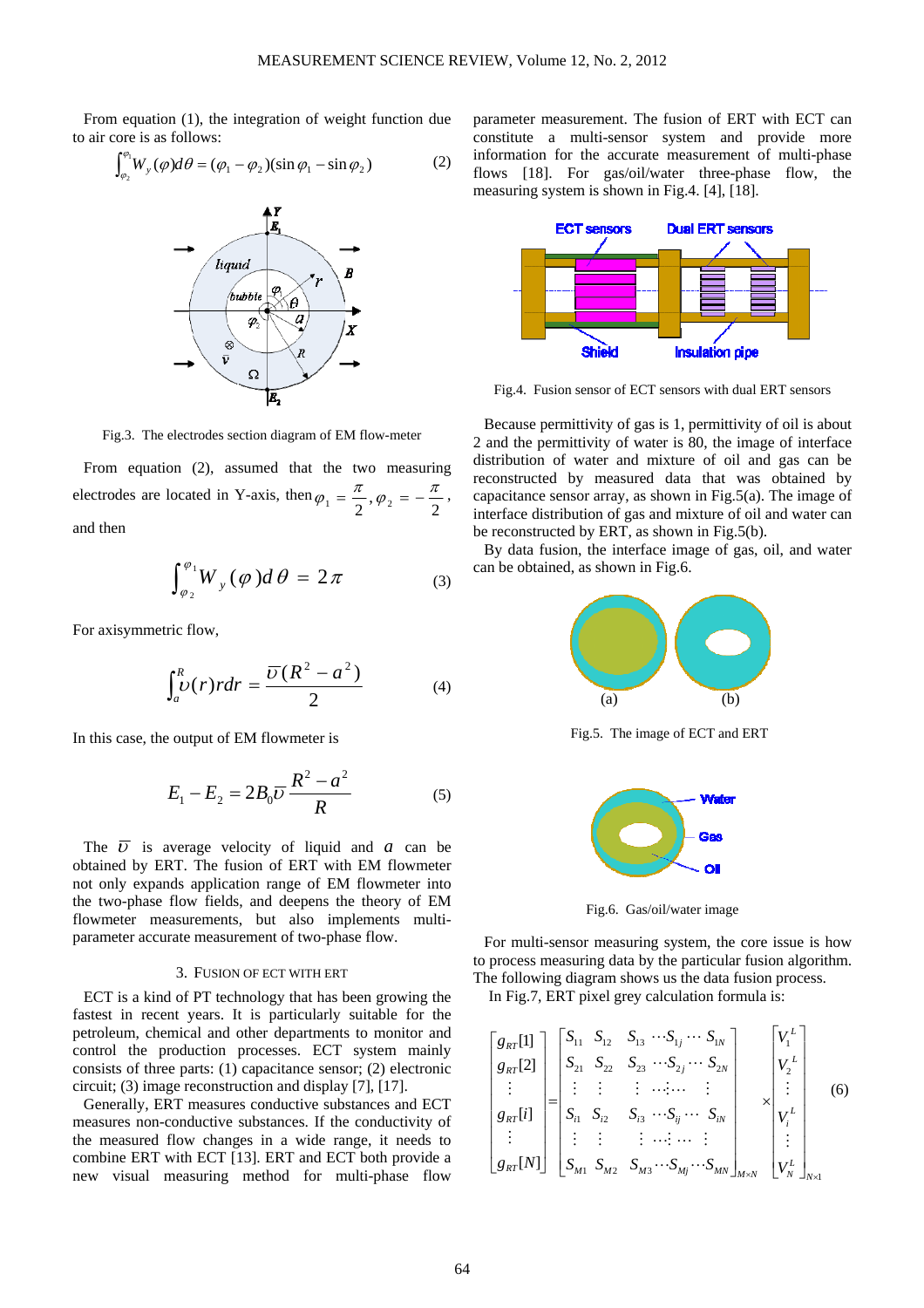In equation (6),  $V_i^L = \ln(\frac{V_i}{I})$ *i*  $V_i^L = \ln(\frac{V_i}{V_i})$  (7)

 $i = 1, 2, ..., 120.$ 

Where  $g_{rr}[i]$  represents the grey value of the *i*-the pixel unit in ERT,  $S_{ij}$  represents the sensitivity coefficient of *i*-th line and *j*-th column element of *M×N* sensitivity coefficient matrix composed by *M* meshes and *N* independent measurement number,  $V_1^L$ ,  $V_2^L$ ,  $\cdots$ , and  $V_N^L$  are logarithm normalization values of *N* independent boundary voltage measurements,  $V_i$  is the *i*-th boundary voltage measurement value in the state of reference conductivity distribution, *Vi* is the *i*-th boundary voltage measurement value in the state of changed conductivity distribution.

ECT pixel grey calculation formula is:

$$
g_{cr}[k] = \frac{\sum_{\nu=u+1}^{Z} \sum_{u=1}^{Z-1} \lambda_{uv} S_{uv}(k)}{\sum_{\nu=u+1}^{Z} \sum_{u=1}^{Z-1} S_{uv}(k)}
$$
(8)

Generally, Z can be 4, 8 or 12.

 $g_{cr}[k]$  is the grey value of the *k*-th pixel unit in ECT,  $S_{m}(k)$ is the sensitive field function of *k*-th pixel to the pair of *u* and *v* plates,  $\lambda_{\mu\nu}$  is the normalized value of capacitance between  $u$  and  $v$  plates.

To the process of pixel-pixel grey data fusion, arithmetic is shown as follows,

$$
g_{_{RCT}}[i] = \begin{cases} gl[15] & if & g_{_{RT}}[i] = 15 \\ gl[7] & if & g_{_{CT}}[i] = 0 \\ else & gl[0] \end{cases}
$$
 (9)

*gl* is grey level between 0 and 15.

0 (black) represents water;

15 (white) represents gas;

7 (balanced color) represents oil.



Fig.7. The diagram of data fusion process

Because ERT and ECT have a characteristic called soft field, nonlinear must be considered. The conditions are not the same for different flows and it should be considered whether it is suitable for industrial on-line measurements.

#### 4. FUSION OF ECT WITH ELECTROSTATIC SENSOR

For gas/solids flow measurement, a new practical method is proposed, that is the fusion of ECT with electrostatic sensors. This method can realize the accurate measurement of gas/solids two-phase flow. ECT is used to measure concentration and electrostatic sensors are used to measure charge of flowing solids. By cross-correlation calculation, the superficial velocity of solids can be obtained. The designed measuring system is shown in Fig.8.



Fig.8. The fusion system of ECT with Electrostatic sensors

For the fusion of ECT sensors with electrostatic sensors, the detailed diagram of ECT and electrostatic sensors for gas/solids flow measurement is shown in Fig.9.



Fig.9. The diagram of ECT and electrostatic sensors

For the electrostatic sensor, four electrodes are installed in perpendicular and connected together, then connected to the charge amplifier. The section of electrostatic sensor is shown in Fig.10.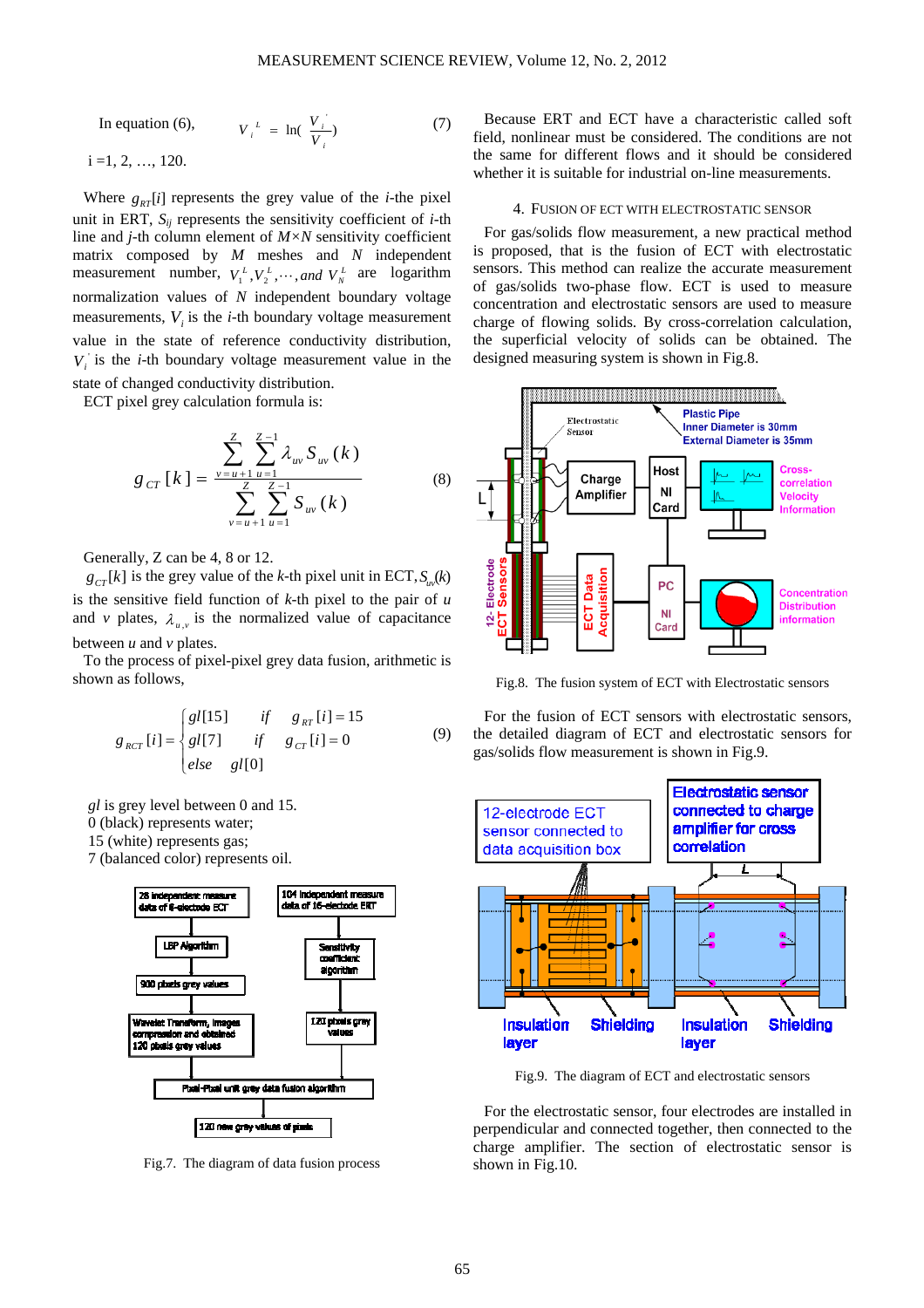

Fig.10. The section diagram of electrostatic sensor

If the induced electrostatic signal on the electrodes is very weak, the signal picked up by the electrostatic sensor must be amplified by the circuit, as shown in Fig.11. In the circuit, the electrode is connected to the invert terminal of amplifier.  $C_f$  and  $R_f$  are feedback elements.  $C_f$  is an integration capacitor. High performance of the capacitor is demanded.



Fig.11. The diagram of charge amplifier

In Fig.11, the output signal of the amplifier can be described by the following formula:

$$
V_{out} = -\frac{q_{in}}{C_f}
$$
 (10)

From the above equation, it can be seen that the output signal voltage is proportional to the size of input charge signal and is inversely proportional to the integral feedback capacitance value.

In fact, additionally, the electrostatic induction signal needs to be amplified by AC preamplifier, and the output signal of preamplifier also needs to be further processed using the circuits including full-wave rectifier, low-pass filter, programmable amplifier and DC isolating, etc. The whole principle diagram of circuits is shown in Fig.12.

From Fig.12, it can be seen that the programmable amplifier (PGA) is adopted so as to realize the different magnitude signal amplifications under the condition of different pipe size, different size and material of solid particles, and different flow rates of solids. The final output signal voltage can be effectively controlled in the range of 1 to 5 volts by using the PGA.

Two kinds of PGA can be used and their amplification factors are 1, 10, 100, 1000 and 1, 2, 4, 8, respectively. PGA magnification selection is controlled by data acquisition and processing software. In practice, "0" and "1" electrical levels of two control pins of PGA are set by software, thus they can realize PGA magnification selection. If the control pins of PGA are set as "00, 01, 10, 11", then the PGA magnification is correspondingly set as "1, 10, 100, 1000" or "1, 2, 4, 8". PGA settings must be evaluated first, and then adjusted according to the actual requirements.



Fig.12. The diagram of further signal processing

The processed signal of electrostatic sensor is collected by data acquisition card. In order to obtain the solid velocity, the collected signals of two channels need to be processed by discrete correlation operation, as shown in Fig. 13.



Fig.13. The diagram of correlation operation

The numerical calculation formula for cross-correlation is as follows,

$$
\hat{R}_{k}(j\Delta) = \frac{1}{N} \sum_{i=1}^{N} x_{k}(i\Delta) y_{k}(i\Delta + j\Delta)
$$
\n
$$
j = 0, 1, 2 \cdots m, m < N
$$
\n
$$
k = 0, 1, 2 \cdots N - m
$$
\n(11)

At last, the time that the largest peak of the diagram of  $\hat{R}_{k}$  − t corresponds to is delay time  $\tau_0$ , and then the average velocity can be obtained. Many experiments have been conducted and the results are good. It is feasible to use this method to realize the accurate measurement of gas/solids flow.